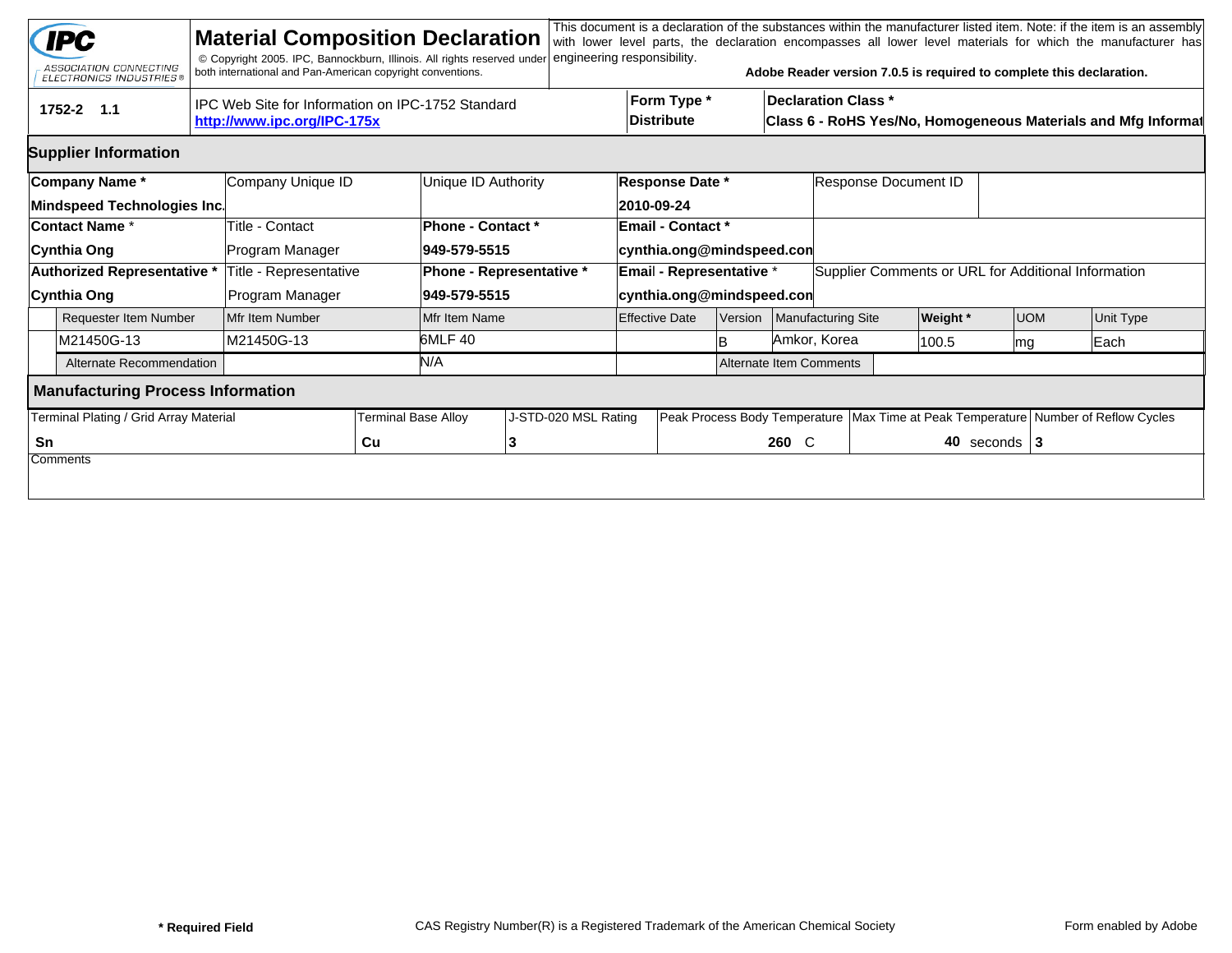| Save the fields in<br>this form to a file                                                                                                                                                                                                                                                                                          | Import fields from a<br><b>Export Data</b><br>Import Data<br><b>Reset Form</b><br>file into this form                                                                                                                                                                                                                                                                                                                                                                                                                                                                                                                                                                                                                                                                                                                                                                                                                                                                                                                                                                                                                                                                                                                                                              |                                | Locked |  |  |  |  |  |  |  |  |  |
|------------------------------------------------------------------------------------------------------------------------------------------------------------------------------------------------------------------------------------------------------------------------------------------------------------------------------------|--------------------------------------------------------------------------------------------------------------------------------------------------------------------------------------------------------------------------------------------------------------------------------------------------------------------------------------------------------------------------------------------------------------------------------------------------------------------------------------------------------------------------------------------------------------------------------------------------------------------------------------------------------------------------------------------------------------------------------------------------------------------------------------------------------------------------------------------------------------------------------------------------------------------------------------------------------------------------------------------------------------------------------------------------------------------------------------------------------------------------------------------------------------------------------------------------------------------------------------------------------------------|--------------------------------|--------|--|--|--|--|--|--|--|--|--|
| <b>RoHS Material Composition Declaration</b><br><b>Declaration Type *</b>                                                                                                                                                                                                                                                          |                                                                                                                                                                                                                                                                                                                                                                                                                                                                                                                                                                                                                                                                                                                                                                                                                                                                                                                                                                                                                                                                                                                                                                                                                                                                    |                                |        |  |  |  |  |  |  |  |  |  |
| RoHS Definition: Quantity limit of 0.1% by mass (1000 PPM) in homogeneous material for: Lead (Pb), Mercury, Hexavalent Chromium, Polybrominated Biphenyls (PBB),<br><b>RoHS Directive</b><br>Polybrominated Diphenyl Ethers (PBDE) and quantity limit of 0.01% by mass (100 PPM) of homogeneous material for Cadmium<br>2002/95/EC |                                                                                                                                                                                                                                                                                                                                                                                                                                                                                                                                                                                                                                                                                                                                                                                                                                                                                                                                                                                                                                                                                                                                                                                                                                                                    |                                |        |  |  |  |  |  |  |  |  |  |
|                                                                                                                                                                                                                                                                                                                                    | Supplier certifies that it gathered the information it provides in this form concerning RoHS restrictive substances using appropriate methods to ensure its accuracy and that such information is true and correct to the best<br>that Supplier completes this form. Supplier acknowledges that Company will rely on this certification in determining the compliance of its products with European Union member state laws that implement the RoHS Directive. C<br>Supplier may have relied on information provided by others in completing this form, and that Supplier may not have independently verified such information. However, in situations where Supplier has not independently verifi<br>Supplier agrees that, at a minimum, its suppliers have provided certifications regarding their contributions to the part, and those certifications are at least as comprehensive as the certification in this paragraph. If th<br>written agreement with respect to the identified part,the terms and conditions of that agreement, including any warranty rights and or remedies provided as part of that agreement, will be the sole and exclusive source of t<br>remedies for issues that arise regarding information the Supplier provides in this form. |                                |        |  |  |  |  |  |  |  |  |  |
| <b>RoHS Declaration *</b>                                                                                                                                                                                                                                                                                                          | - Item(s) does not contain RoHS restricted substances per the definition above                                                                                                                                                                                                                                                                                                                                                                                                                                                                                                                                                                                                                                                                                                                                                                                                                                                                                                                                                                                                                                                                                                                                                                                     | Supplier Acceptance * Accepted |        |  |  |  |  |  |  |  |  |  |
| Exemptions: If the declared item does not contain RoHS restricted substances per the definition above except for defined RoHS exemptions, then select the corresponding response in the RoHS Declaration<br>above and choose all applicable exemptions.                                                                            |                                                                                                                                                                                                                                                                                                                                                                                                                                                                                                                                                                                                                                                                                                                                                                                                                                                                                                                                                                                                                                                                                                                                                                                                                                                                    |                                |        |  |  |  |  |  |  |  |  |  |
| <b>Declaration Signature</b>                                                                                                                                                                                                                                                                                                       |                                                                                                                                                                                                                                                                                                                                                                                                                                                                                                                                                                                                                                                                                                                                                                                                                                                                                                                                                                                                                                                                                                                                                                                                                                                                    |                                |        |  |  |  |  |  |  |  |  |  |
| Instructions: Complete all of the required fields on all pages of this form. Select the "Accepted" on the Supplier Acceptance drop-down. This will display the signature area. Digitally sign<br>the declaration (if required by the Requester) and click on Submit Form to have the form returned to the Requester.               |                                                                                                                                                                                                                                                                                                                                                                                                                                                                                                                                                                                                                                                                                                                                                                                                                                                                                                                                                                                                                                                                                                                                                                                                                                                                    |                                |        |  |  |  |  |  |  |  |  |  |
|                                                                                                                                                                                                                                                                                                                                    | Supplier Digital Signature Cynthia Ong - Mindspeed Technologies<br>Digitally signed by Cynthia Ong - Mindspeed Technologies Inc.<br>DN: cn=Cynthia Ong - Mindspeed Technologies Inc.<br>Date: 2010.09.24 12:04:57 -07'00'                                                                                                                                                                                                                                                                                                                                                                                                                                                                                                                                                                                                                                                                                                                                                                                                                                                                                                                                                                                                                                          |                                |        |  |  |  |  |  |  |  |  |  |